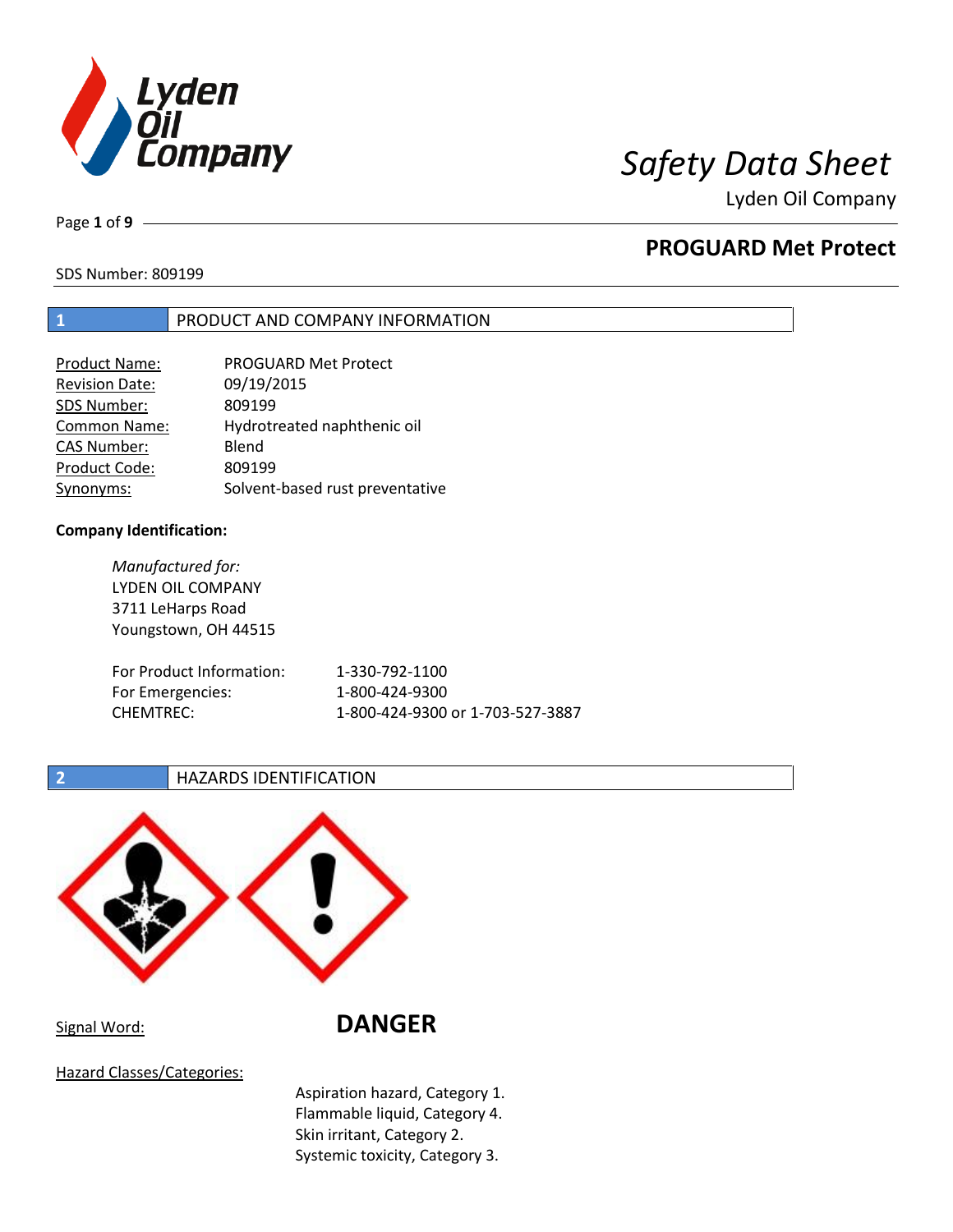

### SDS Number: 809199

Page **2** of **9**

# **PROGUARD Met Protect**

| Hazard Statement(s):       |                                                                       |
|----------------------------|-----------------------------------------------------------------------|
|                            | H304: May be fatal if swallowed and enters airways.                   |
|                            | H227: Combustible liquid.                                             |
|                            | H315: Causes skin irritation.                                         |
|                            | H336: May cause drowsiness or dizziness.                              |
| Precaution Statement(s):   |                                                                       |
|                            | P101: If medical advice is needed, have product container or label at |
|                            | hand.                                                                 |
|                            | P102: Keep out of reach of children.                                  |
|                            | P103: Read label before use.                                          |
|                            | P301+310: IF SWALLOWED: Immediately call a POISON                     |
|                            | CENTER/doctor.                                                        |
|                            | P331: Do NOT induce vomiting.                                         |
|                            | P271: Use only outdoors or in a well-ventilated area.                 |
|                            | P280: Wear protective gloves and eye protection.                      |
|                            | P302+352: IF ON SKIN: Wash with plenty of soap and water.             |
|                            | P332+313: If skin irritation occurs: Get medical advice/attention.    |
|                            | P304+340: IF INHALED: Remove person to fresh air and keep             |
|                            | comfortable for breathing.                                            |
|                            | P210: Keep away from heat, hot surfaces, sparks, open flames and      |
|                            | other ignition sources. No smoking.                                   |
|                            | P370+378: In case of fire: Use dry chemical or foam to extinguish.    |
|                            | P405: Store locked up.                                                |
|                            | P501: Dispose of contents/container in accordance with                |
|                            | local/regional/national/international regulation.                     |
| Other Hazard Statement(s): |                                                                       |
|                            | -NFPA Ratings:                                                        |
|                            | Health = $1$                                                          |
|                            | $Fire = 2$                                                            |
|                            | Reactivity = $0$                                                      |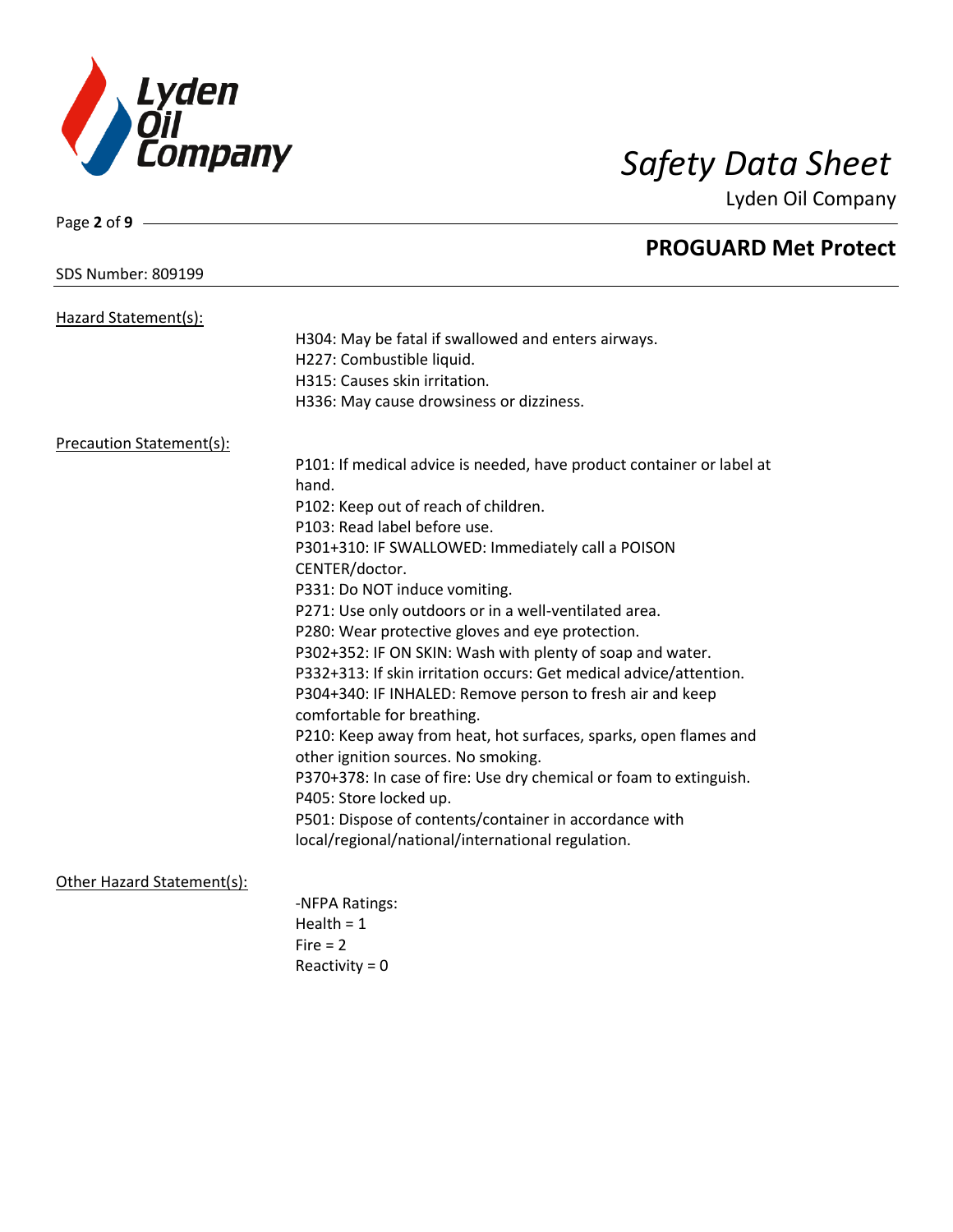

Page **3** of **9**

## **PROGUARD Met Protect**

SDS Number: 809199

### **3** COMPOSITION / INFORMATION ON INGREDIENTS

Ingredients:

*Mixture of the substances listed below with nonhazardous additions.*

| <b>Chemical Name</b>                                   | <b>CAS Number</b> | Percentage |
|--------------------------------------------------------|-------------------|------------|
| Distillates (petroleum), hydrotreated heavy naphthenic | 64742-52-5        | $30$       |
| Distillates (petroleum), hydrotreated light            | 64742-47-8        | < 70       |

*\*Any concentration shown as a range is to protect confidentiality or is due to batch variation.*

**4** FIRST AID MEASURES

### Description of First Aid Measures:

| Inhalation:          |                                                                                                                                                                                                                                                                                                            |
|----------------------|------------------------------------------------------------------------------------------------------------------------------------------------------------------------------------------------------------------------------------------------------------------------------------------------------------|
|                      | Remove victim to fresh air and keep at rest in a position comfortable<br>for breathing. If the victim has difficulty breathing or tightness of the<br>chest, is dizzy, vomiting or unresponsive, give oxygen with rescue<br>breathing or CPR as required and transport to the nearest medical<br>facility. |
| <b>Skin Contact:</b> |                                                                                                                                                                                                                                                                                                            |
|                      | Flush skin with water, wash with soap and water. Remove<br>contaminated clothing. Do not reuse clothing until cleaned. If material<br>is injected under the skin, transport to the nearest medical facility for<br>additional treatment.                                                                   |
| Eye Contact:         |                                                                                                                                                                                                                                                                                                            |
|                      | Rinse opened eye for at least 15 minutes under running water. If<br>symptoms persist, consult medical attention.                                                                                                                                                                                           |
| Ingestion:           |                                                                                                                                                                                                                                                                                                            |
|                      | If swallowed, do not induce vomiting: transport to nearest medical<br>facility for additional treatment. If vomiting occurs spontaneously,<br>keep head below hips to prevent aspiration.                                                                                                                  |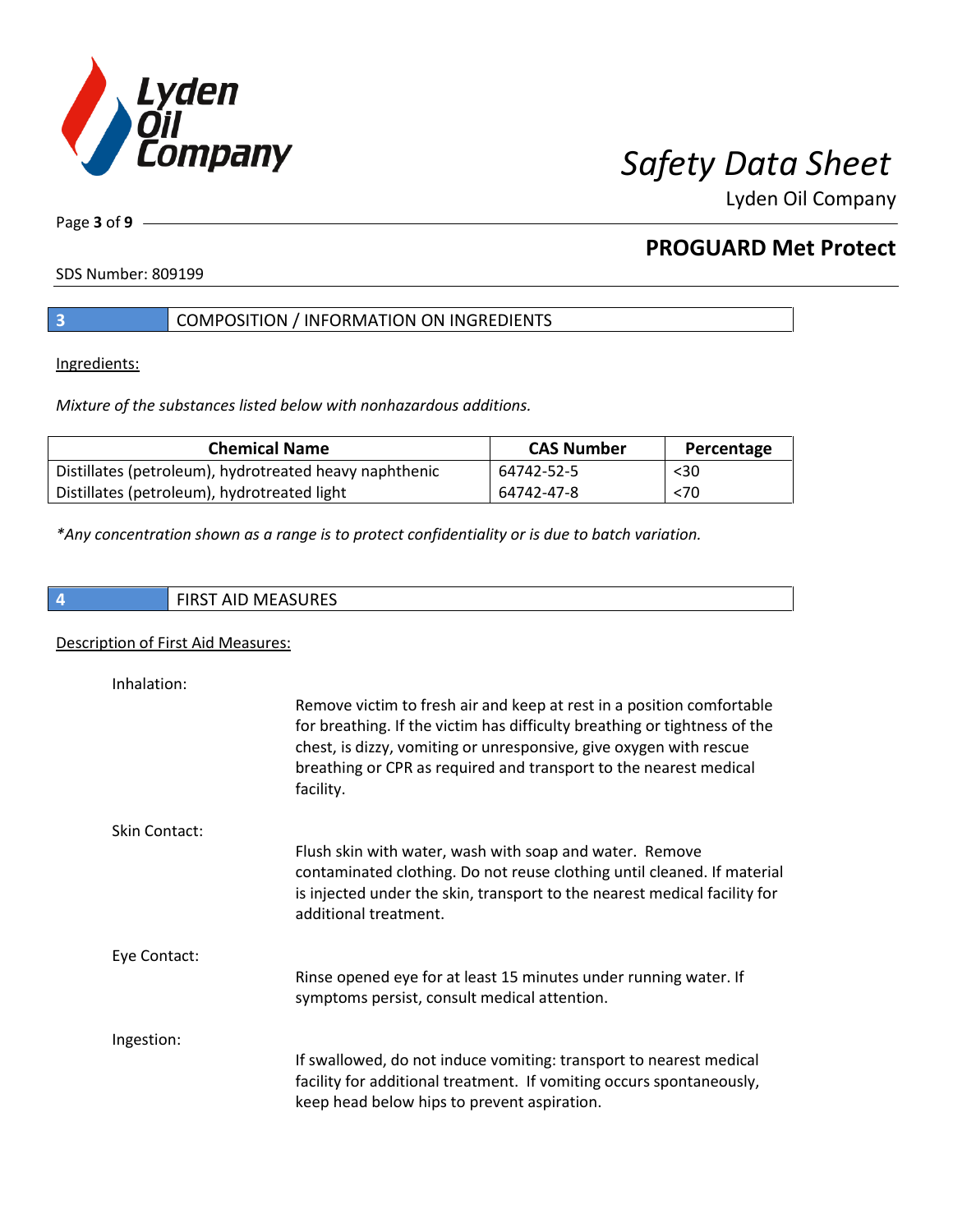

SDS Number: 809199

Page **4** of **9**

## **PROGUARD Met Protect**

|                                 | Symptoms and Effects, both acute and delayed: | No further relevent data available.                                                                                                                                                               |
|---------------------------------|-----------------------------------------------|---------------------------------------------------------------------------------------------------------------------------------------------------------------------------------------------------|
| <b>Recommended Actions:</b>     |                                               |                                                                                                                                                                                                   |
|                                 |                                               | Treat symptomatically. Call a doctor or poison<br>control center for guidance.                                                                                                                    |
| 5                               | FIRE FIGHTING MEASURES                        |                                                                                                                                                                                                   |
|                                 |                                               |                                                                                                                                                                                                   |
|                                 | Recommended Fire-Extinguishing Equipment:     | Use dry powder, foam, or carbon dioxide fire<br>extinguishers. Water may be ineffective in fighting<br>an oil fire unless used by experienced fire fighters.                                      |
|                                 |                                               |                                                                                                                                                                                                   |
| Possible Hazards During a Fire: |                                               | Hazardous combustion products may include: A<br>complex mixture of airborne solid and liquid<br>particulates and gases (smoke). Carbon monoxide.<br>Unidentified organic and inorganic compounds. |
|                                 |                                               |                                                                                                                                                                                                   |
|                                 | Recommendations to Firefighters:              | Proper protective equipment including breathing<br>apparatus.                                                                                                                                     |
| $6\phantom{1}6$                 | <b>ACCIDENTAL RELEASE MEASURES</b>            |                                                                                                                                                                                                   |
|                                 |                                               |                                                                                                                                                                                                   |
| <b>Personal Precautions:</b>    |                                               |                                                                                                                                                                                                   |
|                                 |                                               | Avoid contact with skin, eyes, and clothing.<br>Keep away from sources of ignition.                                                                                                               |
| <b>Emergency Procedures:</b>    |                                               | Contain spilled material, collect in suitable and<br>properly labled containers.                                                                                                                  |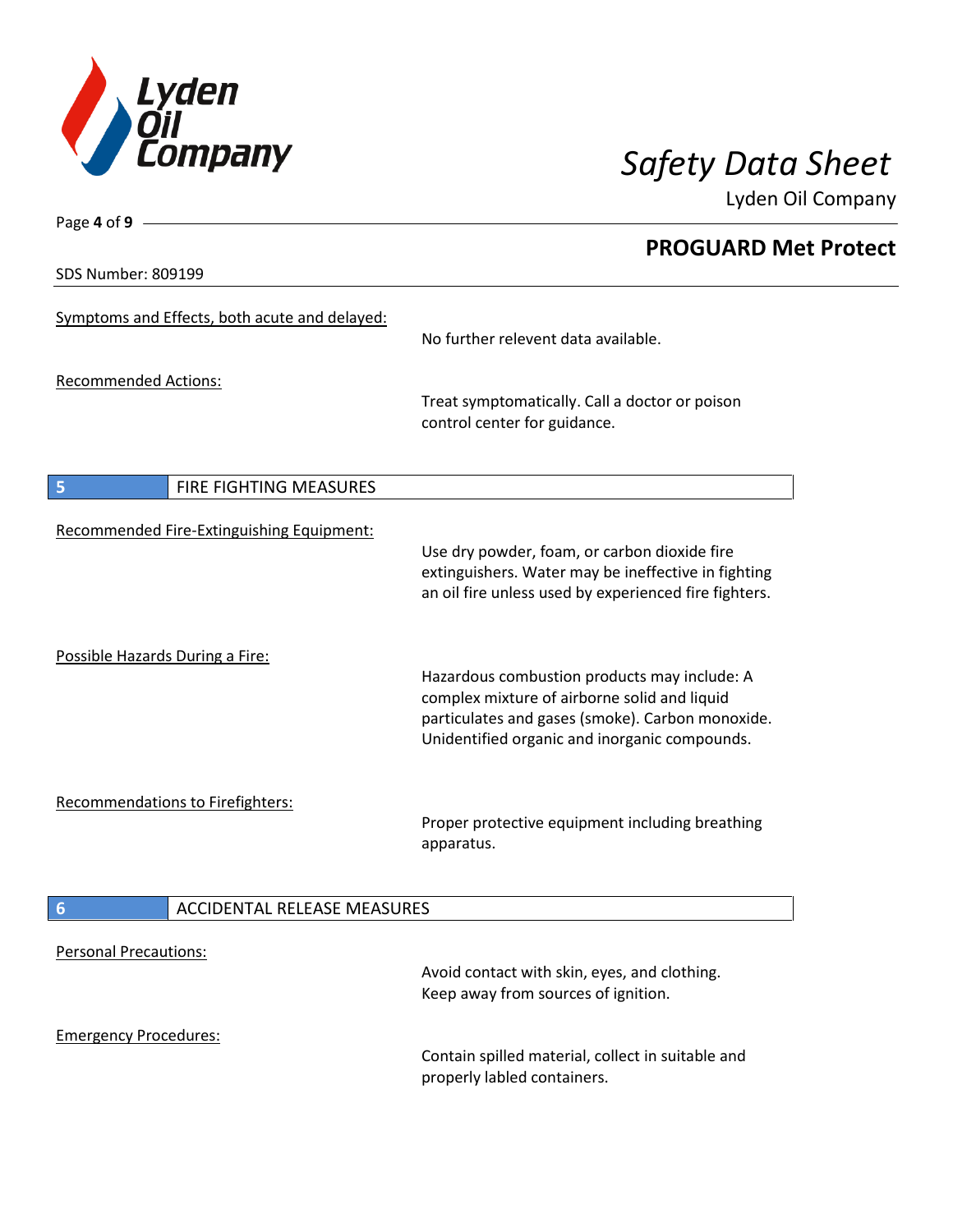

Page **5** of **9**

Lyden Oil Company

|                                   |                                                   | <b>PROGUARD Met Protect</b>                                                |
|-----------------------------------|---------------------------------------------------|----------------------------------------------------------------------------|
| <b>SDS Number: 809199</b>         |                                                   |                                                                            |
| <b>Environmental Precautions:</b> |                                                   |                                                                            |
|                                   |                                                   | Do not allow to reach sewage system or any water                           |
|                                   |                                                   | course.                                                                    |
|                                   |                                                   | Do not allow to enter ground waters.                                       |
| Cleanup Procedures:               |                                                   |                                                                            |
|                                   |                                                   | Pick up excess with inert absorbant material. Treat                        |
|                                   |                                                   | contaminated absorbent same as spilled product.                            |
|                                   |                                                   |                                                                            |
|                                   | HANDLING AND STORAGE                              |                                                                            |
|                                   |                                                   |                                                                            |
| <b>Handling Precautions:</b>      |                                                   | Handle with care and avoid spillage on the floor.                          |
|                                   |                                                   | Do not cut, weld, drill, grind, braze, or solder                           |
|                                   |                                                   | container.                                                                 |
| <b>Storage Requirements:</b>      |                                                   |                                                                            |
|                                   |                                                   | Keep container tightly sealed.                                             |
|                                   |                                                   | Keep away from sources of ignition.                                        |
|                                   |                                                   |                                                                            |
| 8                                 | EXPOSURE CONTROLS / PERSONAL PROTECTION           |                                                                            |
|                                   |                                                   |                                                                            |
| <b>Exposure Limits:</b>           |                                                   | -64742-52-5 Distillates (petroleum), hydrotreated heavy naphthenic (<30%): |
|                                   | ACGIH TLV - Short-term value: 10mg/m <sup>3</sup> |                                                                            |
|                                   | Long-term value: 5mg/m <sup>3</sup>               |                                                                            |
|                                   | OSHA PEL - Long-term value: 5mg/m <sup>3</sup>    |                                                                            |
|                                   |                                                   | -64742-47-8 Distillates (petroleum), hydrotreated light (<70%):            |
|                                   | OSHA TWA - Long-term value: 1200mg/m <sup>3</sup> |                                                                            |
| <b>Engineering Controls:</b>      |                                                   |                                                                            |
|                                   |                                                   | All ventilation should be designed in accordance                           |
|                                   |                                                   |                                                                            |

with OSHA standard (29 CFR 1910.94).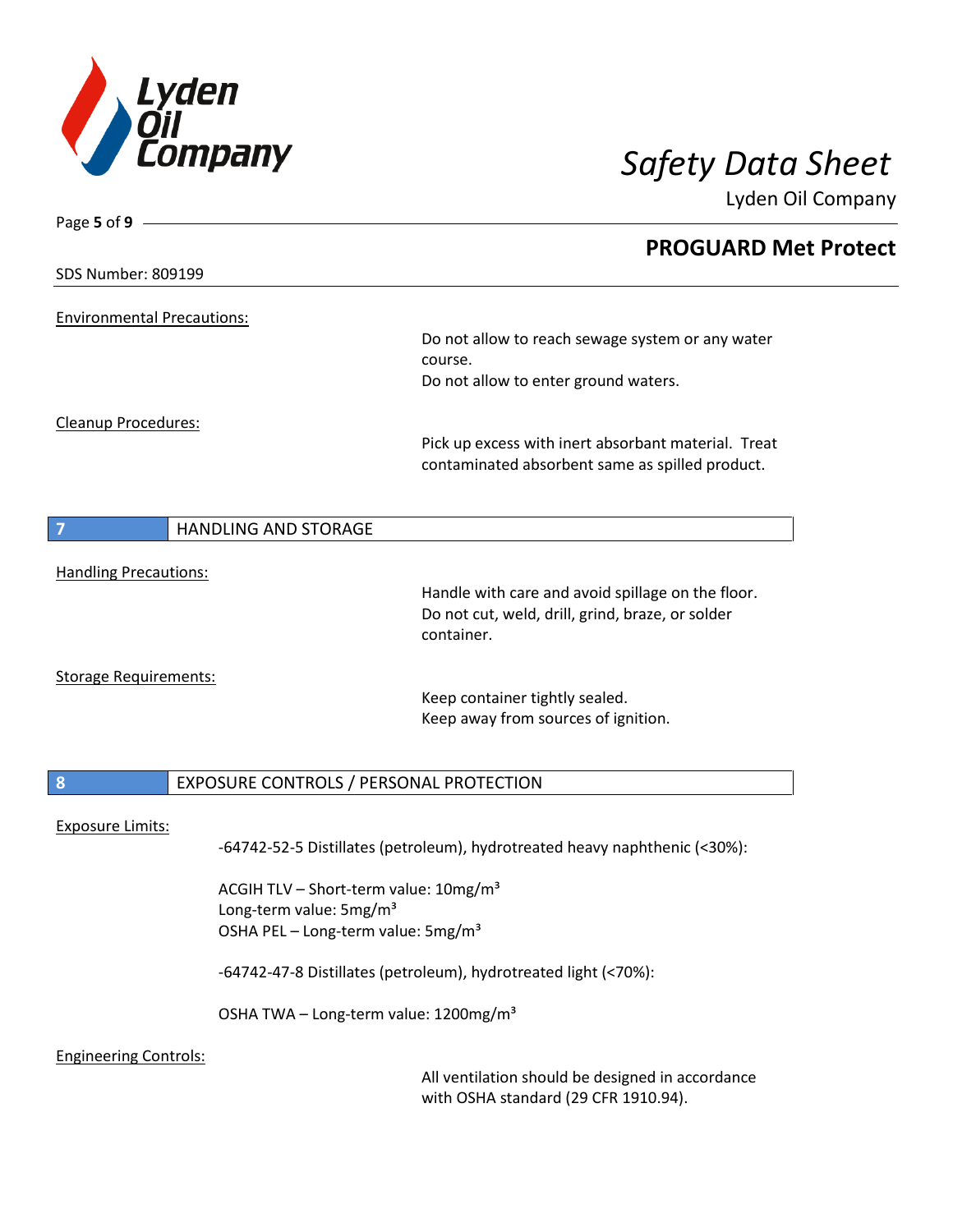

Page **6** of **9**

## **PROGUARD Met Protect**

SDS Number: 809199

Personal Protective Equipment:

Wash hands before breaks and at the end of work. Use safety glasses and gloves.

### **9** PHYSICAL AND CHEMICAL PROPERTIES

| Color:                        | Amber                                         |
|-------------------------------|-----------------------------------------------|
| <b>Physical State:</b>        | Liquid                                        |
| Odor:                         | Characteristic                                |
| <b>Odor Threshold:</b>        | Data not available                            |
| pH:                           | Data not available                            |
| <b>Melting Point:</b>         | Data not available                            |
| <b>Boiling Point:</b>         | >500°F                                        |
| <b>Boiling Range:</b>         | Data not available                            |
| Flash Point:                  | $144^{\circ}$ F                               |
| <b>Evaporation Rate:</b>      | <1 (where Butyl Acetate - 1)                  |
| Flammability:                 | Data not available                            |
| Flammability Limits:          | 1.3% Lower, 9.8% Upper (68°F in air)          |
| Vapor Pressure:               | Data not available                            |
| Vapor Density:                | Data not available                            |
| <b>Relative Density:</b>      | $0.8277$ (where water = 1)                    |
| Solubilities:                 | Insoluble in water                            |
| <b>Partition Coefficient:</b> | Data not available                            |
| Auto-Ignition Temperature:    | Data not available                            |
| Decomposition Temperature:    | Data not available                            |
| Viscosity:                    | <14 mm <sup>2</sup> /sec (kinematic at 40° C) |

| <b>10</b>            | STABILITY AND REACTIVITY |                                                                  |
|----------------------|--------------------------|------------------------------------------------------------------|
| Stability:           |                          | Stable under normal conditions.                                  |
| Reactivity:          |                          | Not reactive under normal conditions.                            |
| Conditions to Avoid: |                          | Extreme temperature, sparks, open flame, and<br>direct sunlight. |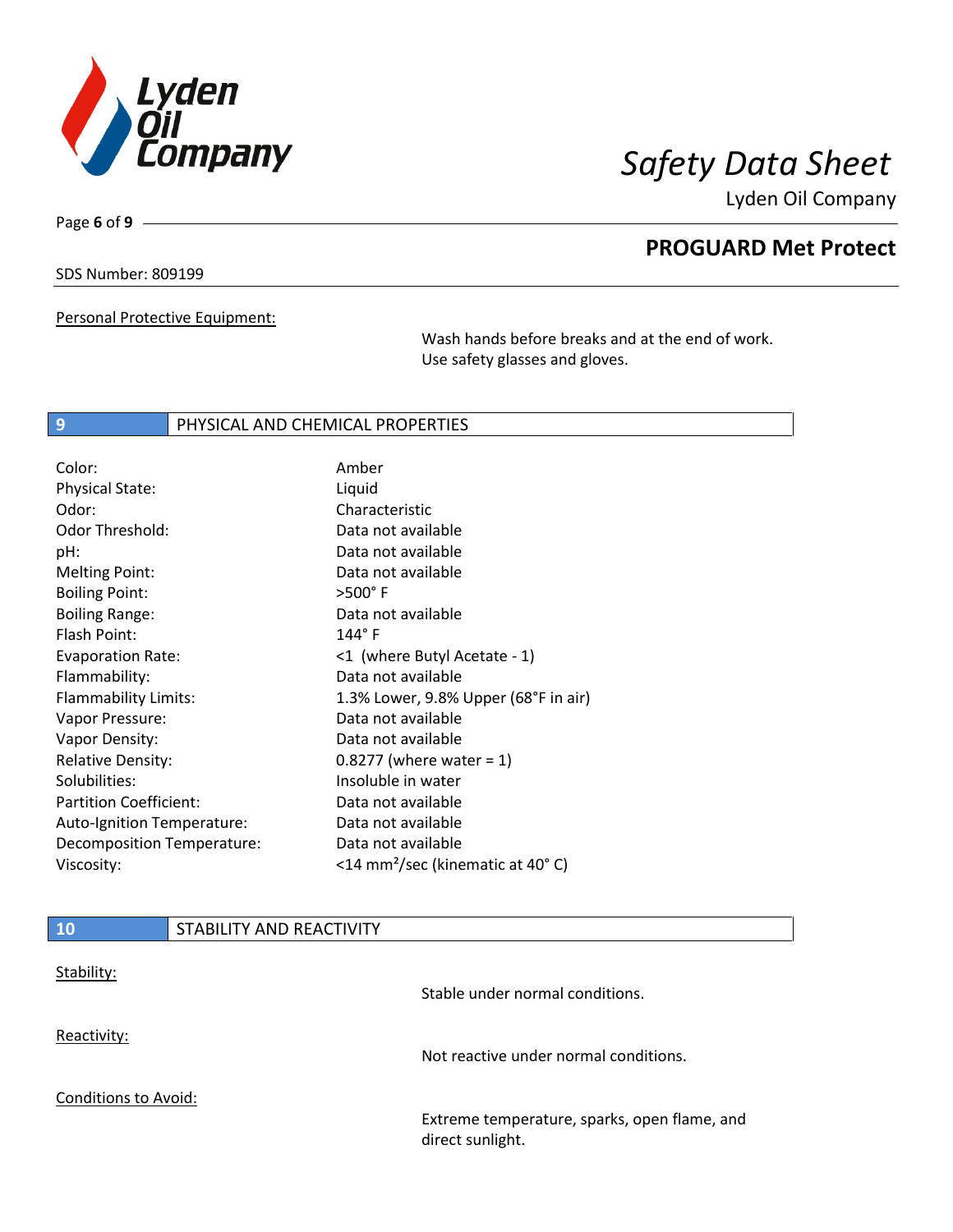

| Page $7$ of $9$ -                      |                                                  |
|----------------------------------------|--------------------------------------------------|
|                                        | <b>PROGUARD Met Protect</b>                      |
| <b>SDS Number: 809199</b>              |                                                  |
|                                        |                                                  |
| <b>Hazardous Reactions:</b>            | No known hazardous reactions.                    |
|                                        |                                                  |
| <b>Incompatible Materials:</b>         | Strong oxidizers and strong reducing agents.     |
|                                        |                                                  |
| <b>Decomposition Products:</b>         | Oxides of carbon and hydrogen.                   |
|                                        |                                                  |
| <b>TOXICOLOGICAL INFORMATION</b><br>11 |                                                  |
|                                        |                                                  |
| Routes of Exposure:                    |                                                  |
|                                        | Skin and eye contact are the primary routes of   |
|                                        | exposure although exposure may occur following   |
|                                        | accidental ingestion.                            |
| <b>Exposure Effects:</b>               |                                                  |
|                                        | Repeated skin contact may cause dermatitis or an |
|                                        | oil acne. Exposure to eyes may cause redness.    |
|                                        | Harmful if swallowed, aspiration hazard.         |
| <b>Measures of Toxicity:</b>           |                                                  |
|                                        | No test data available.                          |
| Carcinogenic/Mutagenic Precautions:    |                                                  |
|                                        | Non-carcinogenic and not expected to be          |
|                                        | mutagentic.                                      |
|                                        |                                                  |
| <b>ECOLOGICAL INFORMATION</b><br>12    |                                                  |
| <b>Ecological Precautions:</b>         |                                                  |
|                                        | Avoid exposing to the environment.               |
| <b>Ecological Effects:</b>             |                                                  |

No specific environmental or aquatic data available.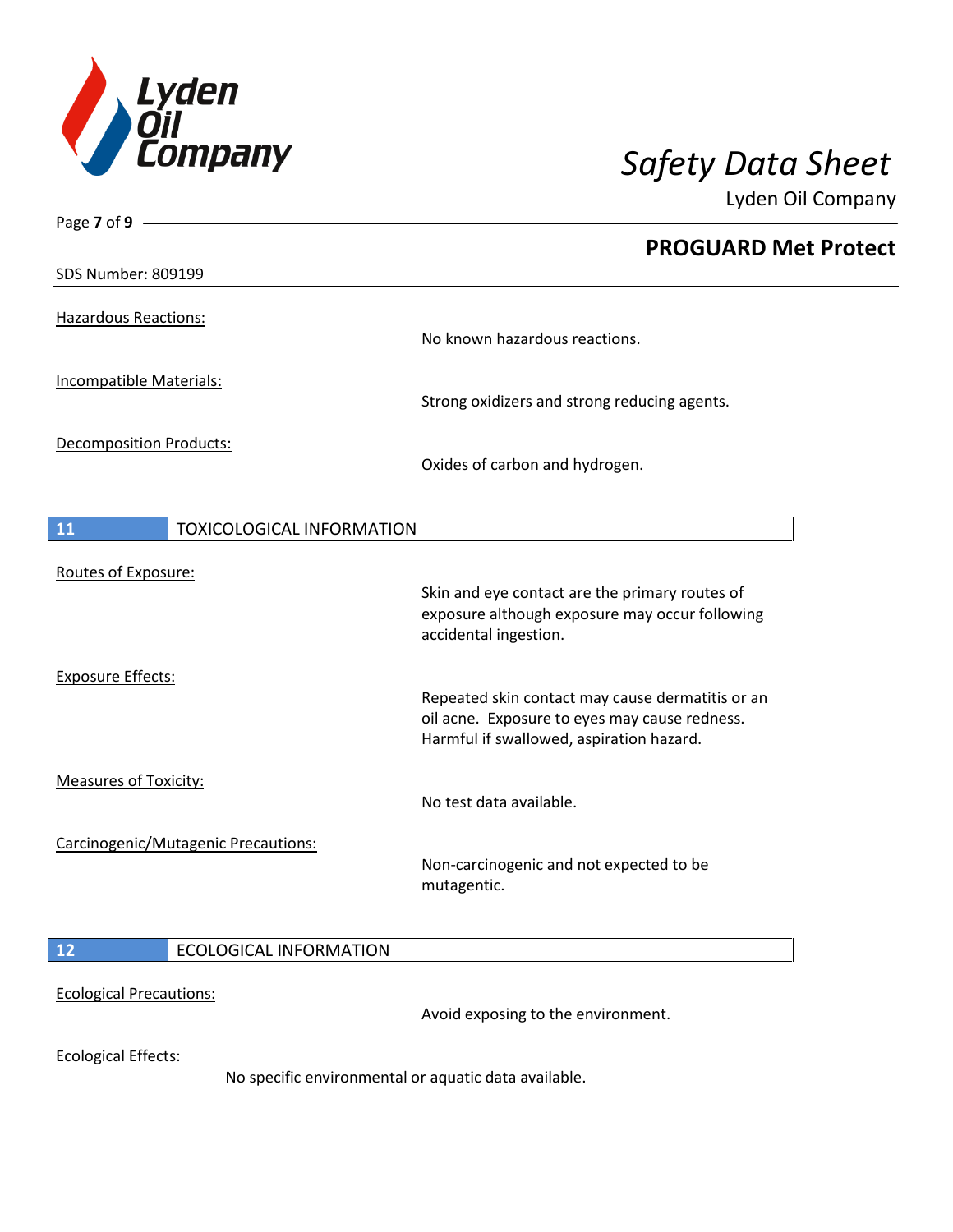

**PROGUARD Met Protect**

Lyden Oil Company

SDS Number: 809199

Page **8** of **9**

 $\overline{\phantom{a}}$ 

| 13                                                                                                | <b>DISPOSAL CONSIDERATIONS</b>                                 |                                                                                             |
|---------------------------------------------------------------------------------------------------|----------------------------------------------------------------|---------------------------------------------------------------------------------------------|
| Disposal Methods:                                                                                 |                                                                |                                                                                             |
|                                                                                                   |                                                                | Dispose of waste material in accordance with all<br>local, state, and federal requirements. |
| Disposal Containers:                                                                              |                                                                | Use properly approved container for disposal.                                               |
| <b>Special Precautions:</b>                                                                       |                                                                | Do not flush to surface waters or drains.                                                   |
| 14                                                                                                | <b>TRANSPORT INFORMATION</b>                                   |                                                                                             |
| <b>UN Number:</b><br><b>UN Shipping Name:</b><br><b>Transport Hazard Class:</b><br>Packing Group: | Data not available<br>Data not available<br>Data not available | Combustible Liquid, N.O.S.                                                                  |
| <b>Environmental Hazards:</b>                                                                     |                                                                | Data not available                                                                          |
| <b>Bulk Transport Guidance:</b>                                                                   |                                                                | Data not available                                                                          |
| <b>Special Precautions:</b>                                                                       |                                                                | Not regulated by DOT.                                                                       |
| 15                                                                                                | <b>REGULATORY INFORMATION</b>                                  |                                                                                             |

This material and all of its components are listed on the Inventory of Existing Chemical Substances under the Toxic Substances Control Act.